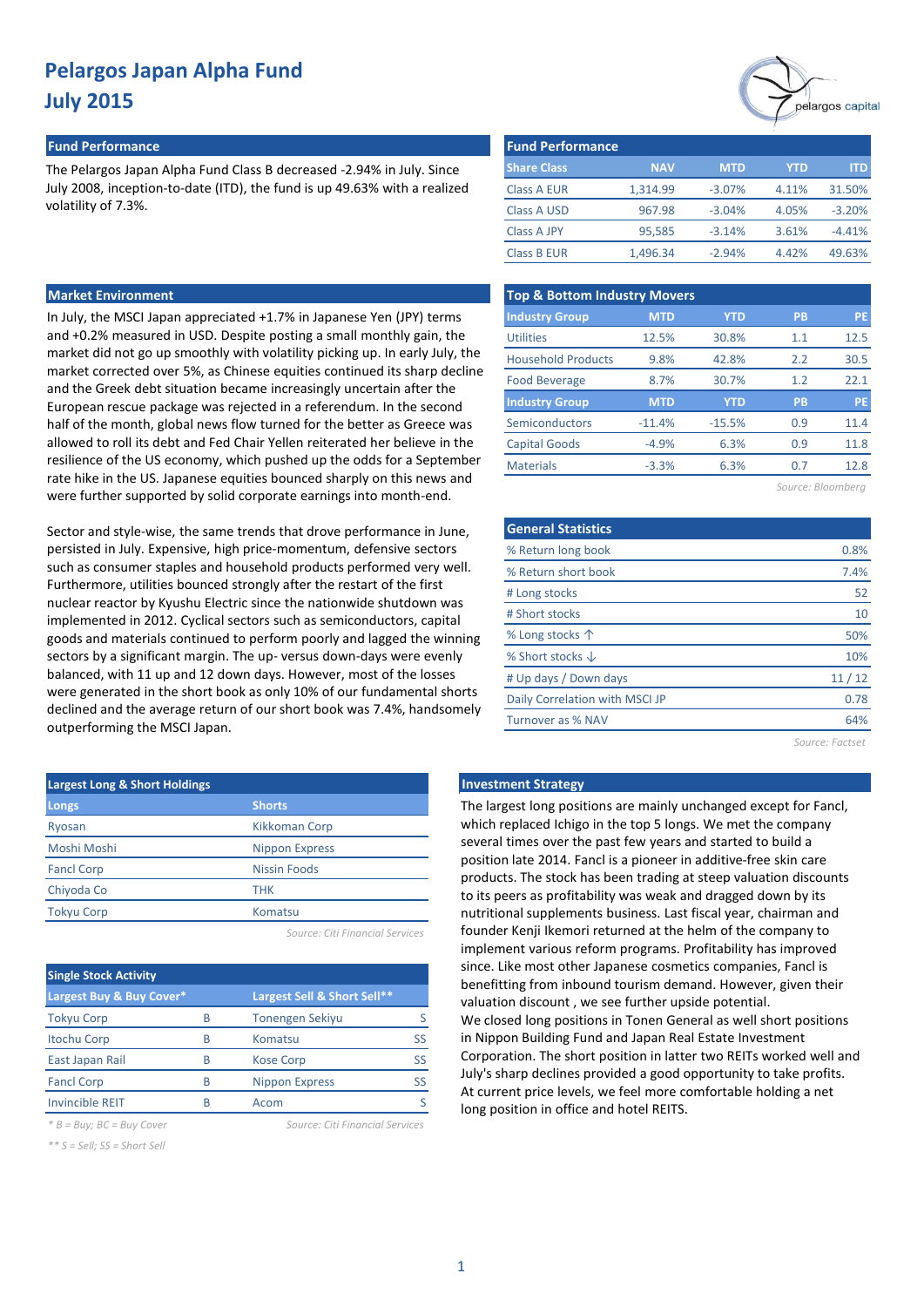#### **Investment Strategy**

The top gainers last month were all long positions. Acom contributed +50bps on the back of solid earnings. The consumer credit cycle seems to be improving, though after the recent rally the stock is not cheap anymore. Chiyoda, Japan's second largest shoe retailer, which we discussed in June's monthly newsletter, also benefited from solid earnings growth.

The gains by Pola Orbis, Fancl and Seven&I can be largely attributed to the strong performance of defensive sectors such as household goods. Unfortunately, these gains were cancelled out by short positions in Kikkoman and Nippon Express. Other losing positions were Moshi Moshi Hotline, which has now given back most of recent gains as its shares will drop out of the JPX400 index late August. Their latest earnings seemed on track and the company won a mandate to support the social security my-number introduction. Fujitec and Komori are exporters with sizable China businesses, which investors are now worrying about, given weak macro economic developments.

The net exposure in financials declined marginally to 13% and remained our largest net exposure on a sector level. More than half of this is REITS which carry attractive yields of 4% which in our opinion are subject to further upward revisions as the upward rent-revision cycle has just started.

| Value Factor Performance* |                  |               |         |                 |         |            |  |  |  |  |
|---------------------------|------------------|---------------|---------|-----------------|---------|------------|--|--|--|--|
|                           | P/E              | EV/EBITDA P/B |         | Div Yld EV/IC   |         | <b>FCF</b> |  |  |  |  |
| <b>MTD</b>                | $-2.5%$          | $-3.1%$       |         | $-2.9\% -1.7\%$ | $-1.3%$ | 0.8%       |  |  |  |  |
| <b>YTD</b>                | 3.0%             | $-0.9%$       | $-1.0%$ | 0.2%            | 0.5%    | 2.9%       |  |  |  |  |
|                           | Source: Factset* |               |         |                 |         |            |  |  |  |  |







*Source: Factset\**

| <b>Top Gainers &amp; Losers</b>                                                                                                                                                                                                      |             |      |                    |                       |       |       |                 |    |
|--------------------------------------------------------------------------------------------------------------------------------------------------------------------------------------------------------------------------------------|-------------|------|--------------------|-----------------------|-------|-------|-----------------|----|
| <b>Gainers</b>                                                                                                                                                                                                                       |             | CTR* | <b>Losers</b>      |                       |       |       | CTR*            |    |
| Acom                                                                                                                                                                                                                                 | L           | 0.5% |                    | Moshi Moshi           |       | L     | $-0.3%$         |    |
| Chiyoda Co                                                                                                                                                                                                                           | L           | 0.4% |                    | <b>Kikkoman Corp</b>  |       | S     | $-0.3%$         |    |
| Pola Orbis                                                                                                                                                                                                                           | L           | 0.2% |                    | <b>Nippon Express</b> |       | S     | $-0.3%$         |    |
| <b>Fancl Corp</b>                                                                                                                                                                                                                    | L           | 0.2% |                    | <b>Fujitec Co</b>     |       | L     | $-0.2%$         |    |
| Seven & I                                                                                                                                                                                                                            | L           | 0.2% | <b>Komori Corp</b> |                       |       | L     | $-0.2%$         |    |
| $*CTR =$ Contribution                                                                                                                                                                                                                |             |      |                    |                       |       |       | Source: Factset |    |
|                                                                                                                                                                                                                                      |             |      |                    |                       |       |       |                 |    |
| <b>Sectors</b>                                                                                                                                                                                                                       | <b>N</b> et |      |                    |                       | Gross |       |                 |    |
| <b>Utilities</b>                                                                                                                                                                                                                     | $-2%$       |      |                    | $-2%$                 | 0%    |       |                 |    |
| Telecommunication Services                                                                                                                                                                                                           | 1%          |      |                    | $-1%$                 | 2%    |       |                 |    |
| Information Technology                                                                                                                                                                                                               | 4%          |      |                    | $-5%$                 |       | 9%    |                 |    |
| <b>Financials</b>                                                                                                                                                                                                                    | 15%         |      | $-8%$              |                       |       |       | 23%             |    |
| <b>Health Care</b>                                                                                                                                                                                                                   | $-3%$       |      |                    | $-4%$                 | 1%    |       |                 |    |
| Consumer Staples                                                                                                                                                                                                                     | 0%          |      | $-12%$             |                       |       | 12%   |                 |    |
| Consumer Discretionary                                                                                                                                                                                                               | 8%          |      | $-11%$             |                       |       |       | 19%             |    |
| <b>Industrials</b>                                                                                                                                                                                                                   | 13%         |      | $+16%$             |                       |       |       |                 | 29 |
| <b>Address of the Contract of the Contract of the Contract of the Contract of the Contract of the Contract of the Contract of the Contract of the Contract of the Contract of The Contract of The Contract of The Contract of Th</b> | 101         |      |                    | cer                   |       | 1 nec |                 |    |

 $-190$ nec

0%

Shorts II Longs

1.0%

 $-10%$ 

*Source: UBS PAS*

 $20%$ 

3.0K

pelargos capital

#### **Style Performance**

Energy

 $-19$ 

 $-30%$ 

 $-20%$ 

On a daily basis we track numerous style factors based on our proprietary quant model. This helps us to detect misallocation of capital within the market and helps our understanding of style trends and investor's behavior in Japan.

Value performance was strong earlier this year, which was very supportive to our alpha capturing approach. Since peaking out in May, the Japanese equity market has seen a sharp reversal in the performance of value factors. This weakness was seen across all value factors, with price-earnings-ratio (P/E), price-to-book (P/B ) and enterprise-value-to-EBITDA (EV/EBITDA) being down the most. P/B and EV/EBITDA have now given back all their positive returns for this year.

Dividend yield as a style suffered as well. The fund is long dividend exposure mainly through the REIT space. The REIT index peaked out in January this year, in absolute terms and relative to the broader market. Real estate fundamentals remain solid as vacancy rates are coming down and rents have finally started to pick up after 5 years of declines. We will look to selectively add to our REIT exposure, and we see most value in B-class offices and hotels.

The current exposure characteristics in the fundamental book are shown on the next page.

With regards to the value factors the biggest spread is in P/E, P/B and EV/EBITDA. The long book has significantly higher earnings momentum compared to the short book. Price momentum has dropped below the short book as a result of the correction in value stocks to which we have significant exposure in our long book.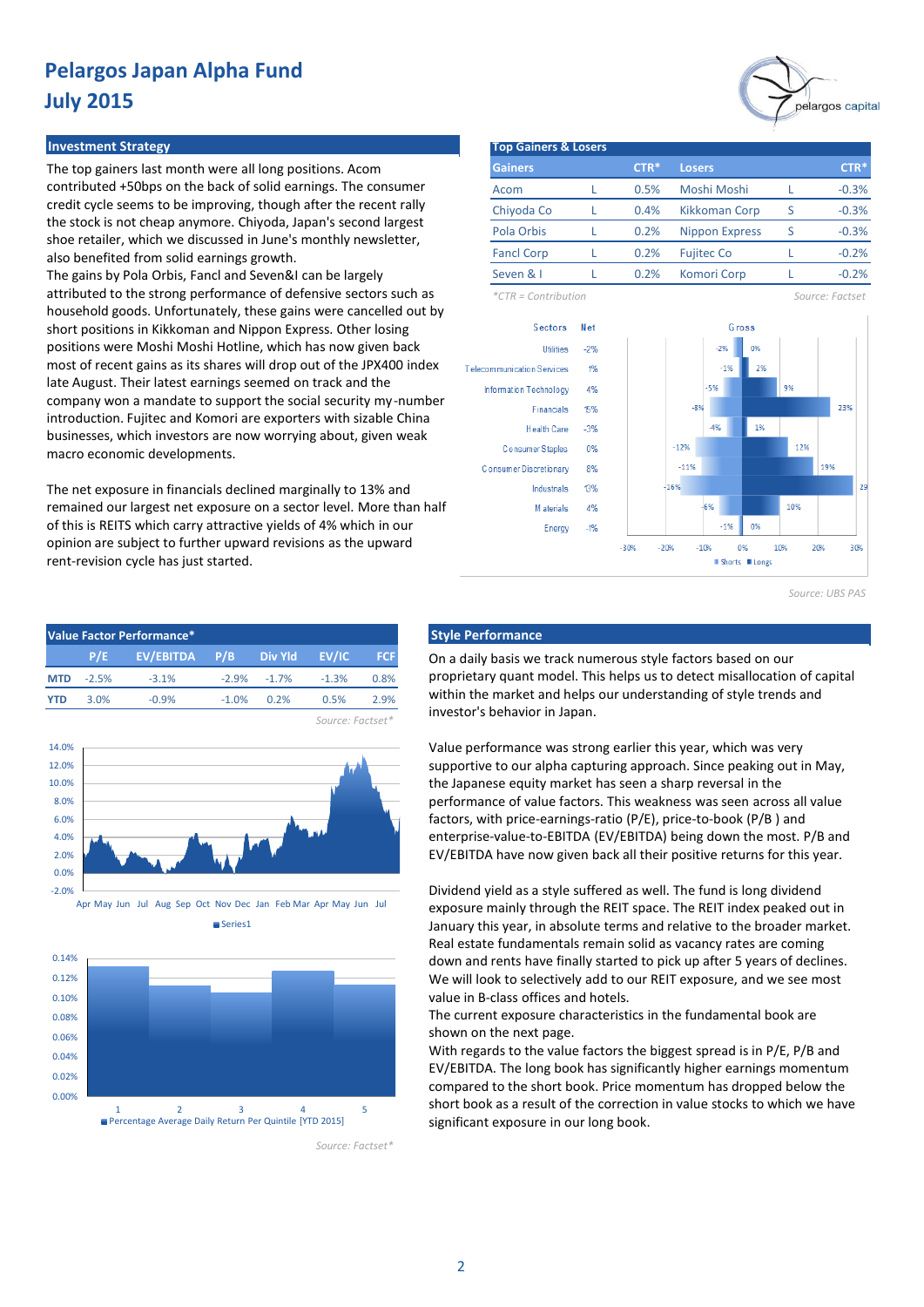#### **Risk Measurement and Management**

The chart below shows the rolling 12-month net and gross exposure for the fund. In order to improve readability of the chart, the exposures are shown as 10 (trading) days moving averages.

The gross exposure has been in a rather stable range between 150-160%, but increased to 175% in July. During the month we expanded the short exposure and added to our highest conviction longs.

The net exposure at the end of July stood at 44%, which was unchanged over prior month. The ex-ante volatility estimate rose from 7.9% to 8.9% as a result of higher gross exposure and rising market volatility. The average ex ante beta of the long book is a relatively low 0.9.



| <b>Fund Overview</b>   |       |                 |
|------------------------|-------|-----------------|
|                        | Long  | <b>Short</b>    |
| Price to Earnings (PE) | 19.5  | 38.9            |
| <b>EV/EBITDA</b>       | 8.6   | 14.1            |
| Price to Book (PB)     | 1.6   | 2.2             |
| <b>Dividend Yield</b>  | 1.9   | 1.4             |
| EV/IC                  | 1.0   | 1.6             |
| 1 month momentum       | 3.2   | 5.8             |
| 6 month momentum       | 19.8  | 17.2            |
| 9 month momentum       | 23.8  | 33.9            |
| Earnings momentum (1M) | 8.1   | $-9.0$          |
| Earnings momentum (3M) | 4.8   | $-15.7$         |
| <b>CFROI</b>           | 7.0%  | 6.1%            |
| Cash/MarketValue       | 35.8% | 22.3%           |
|                        |       | Source: Factset |
| <b>Style Exposure</b>  |       |                 |

| <b>Style Exposure</b> |       |              |  |  |  |  |  |  |
|-----------------------|-------|--------------|--|--|--|--|--|--|
|                       | Long  | <b>Short</b> |  |  |  |  |  |  |
| <b>Beta</b>           | 0.9   | 1.0          |  |  |  |  |  |  |
| Volatility            | 16.7% | 17.3%        |  |  |  |  |  |  |
| Debt-to-equity        | 17.00 | 49.00        |  |  |  |  |  |  |
|                       |       |              |  |  |  |  |  |  |

*Source: UBS PAS*

pelargos capital

| <b>Risk Statistics Delta Adjusted</b>  |      |
|----------------------------------------|------|
| Volatility (ex-ante; 1yr daily data)   | 8.9% |
| Volatility (ex-ante; 5yr monthly data) | 7.4% |
| Var (99%, 5 days)                      | 21%  |
| Beta (ex-ante)                         | ก จา |
|                                        |      |

*Source: Citi Financial Services\* Source: GS and UBS PAS*

#### **Outlook**

*Strategic Framework - Outlook 2nd half of 201*5

Economic data is normalizing after last year's VAT hike. Finally underlying trends are meaningful again. The Japanese economy is not in great shape, but neither is the global economy. Nevertheless, at least the Japanese data has stopped disappointing. The weak Japanese Yen continues to be a support for a rather dull economy. The most interesting development is the volatility spill over from currency markets and commodity markets into fixed income markets and as of mid-June, finally into equities. Central banks aimed to suppress risk premia/volatility through monetary activism and 'achieved' the lowest long dated bond yields in centuries. A healthy financial system can cope with volatility. Accepting price swings yields the most efficient capital allocation, it rewards savvy market participants and punishes mis-judgement as well as overly leveraged risk taking. The manipulation of market segments by central bankers results in underestimating risk and introduces second and third layer of unintended consequences. Not all prices can be controlled all the time. Ultra low interest rates did not matter for a long time and now that the US Fed wants to 'normalize' interest rates currency markets need to re-price for policy divergence. The single most important economic variable for the second half of 2015 is the US dollar. As long as the US dollar appreciation and sell-off in long dated bonds is gradual, the repercussion for the US economy remains limited and the Japanese market can continue its ascent. The collapse of commodities and emerging market equities have so far been ignored by developed market investors. But for how long? A lot of 'ifs' indeed, nevertheless a useful roadmap to keep in mind. *Tactical assessment – Outlook August 2015*

After the strong value performance earlier this year, expensive quality stocks made a come back in June and July, putting our thesis of shorting this smart beta bubble to a serious test. The systematic smart beta buying is an institutional trend supported by trust/pension funds. That said, the Japanese pension re-allocation to equities is running its course and the incremental buying is diminishing. In our opinion, the market as a whole is fair value. However, the market is well-supported by improving economic fundamentals. More importantly, the yen weakness has had a material positive impact on Japan's corporate profitability, which has resulted in a significant improvement of general economic activity and confidence. This renewed dynamism in combination with Abenomics' third 'structural reform' arrow has resulted in a very strong push to improve corporate governance. The best upside opportunities in our opinion are midsized domestic demand related companies, which have started to address their inefficient balance sheets and low shareholder returns. This will be a multi-year re-rating story and should still do well in with growing macro economic weakness and uncertainty.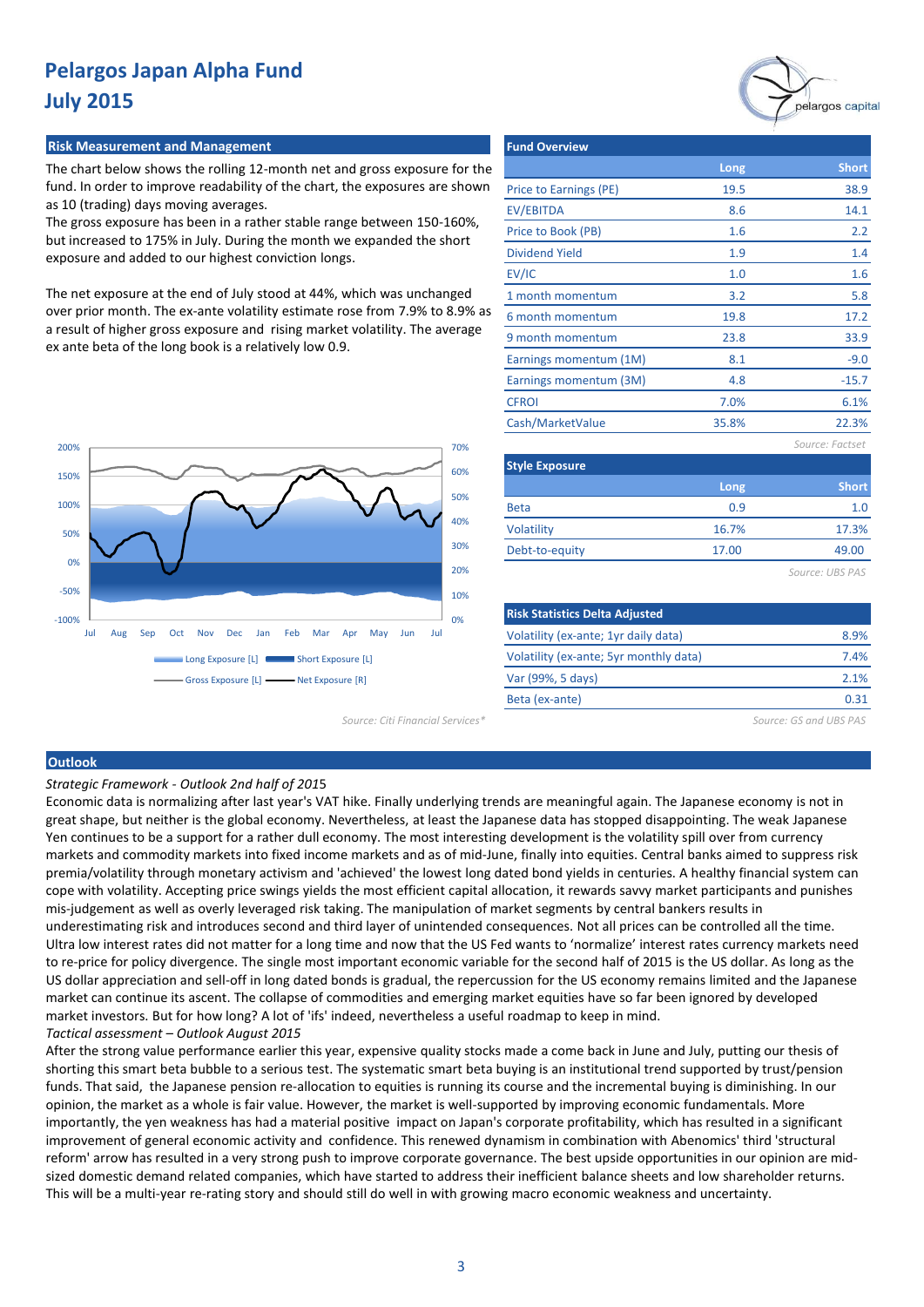

**Historic Fund Performance (Monthly)**

|                    | Jan      | Feb      | <b>Mar</b> | Apr      | May      | <b>Jun</b> | Jul      | Aug      | <b>Sep</b> | Oct      | <b>Nov</b> | <b>Dec</b> |
|--------------------|----------|----------|------------|----------|----------|------------|----------|----------|------------|----------|------------|------------|
| <b>Class A EUR</b> |          |          |            |          |          |            |          |          |            |          |            |            |
| 2015               | $-1.28%$ | 4.85%    | $-0.32%$   | 3.21%    | 2.54%    | $-1.63%$   | $-3.07%$ |          |            |          |            |            |
| 2014               | $-3.21%$ | $-0.64%$ | $-0.59%$   | $-1.03%$ | $-2.28%$ | 1.40%      | 0.19%    | $-0.64%$ | 2.01%      | $-1.94%$ | $-1.28%$   | 0.92%      |
| 2013               | 4.99%    | $-0.58%$ | 6.55%      | 6.10%    | $-1.05%$ | $-0.78%$   | 0.26%    | $-0.91%$ | 1.08%      | $-0.79%$ | 1.35%      | 1.61%      |
| 2012               | $-1.43%$ | 3.77%    | 1.31%      | $-1.26%$ | $-3.88%$ | 1.72%      | 0.79%    | 0.89%    | 1.28%      | 0.54%    | 2.53%      | 3.78%      |
| 2011               | 0.84%    | $-0.06%$ | $-1.56%$   | 0.10%    | $-0.19%$ | 0.38%      | $-0.01%$ | $-3.68%$ | 0.64%      | $-0.41%$ | $-2.64%$   | 1.64%      |
| 2010               | 0.65%    | $-0.25%$ | 3.27%      | 3.16%    | $-2.71%$ | $-1.27%$   | 1.12%    | $-0.39%$ | 0.82%      | 1.03%    | 1.28%      | 1.75%      |
| 2009               | 0.35%    | 1.62%    | $-0.76%$   | $-0.71%$ | 0.98%    | 1.03%      | $-1.84%$ | 2.07%    | $-1.61%$   | $-0.40%$ | $-3.37%$   | 3.19%      |

#### **Class A USD**

| 2015 | $-1.37%$ | 4.79%  | $-0.51%$ | 3.48%               | 2.62%  | -1.70% | $-3.04\%$ |                     |       |           |        |          |
|------|----------|--------|----------|---------------------|--------|--------|-----------|---------------------|-------|-----------|--------|----------|
| 2014 | $-3.16%$ | -0.74% |          | $-0.68\%$ $-1.11\%$ | -2.26% | 1.30%  | 0.21%     | -0.63%              | 1.88% | $-1.89\%$ | -1.36% | $0.92\%$ |
| 2013 |          |        |          |                     |        |        |           | $-1.92\%$ $-1.15\%$ | 1.29% | $-1.04\%$ | 1.58%  | 1.74%    |

| <b>Class A JPY</b>                                 |          |          |           |          |          |           |          |          |       |           |          |       |
|----------------------------------------------------|----------|----------|-----------|----------|----------|-----------|----------|----------|-------|-----------|----------|-------|
| 2015<br><b>Contract Contract Contract Contract</b> | $-1.40%$ | 4.80%    | $-0.51\%$ | 3.11%    | 2.88%    | $-1.92\%$ | $-3.14%$ |          |       |           |          |       |
| 2014<br><b>Contract Contract Contract</b>          | $-3.24%$ | $-0.80%$ | $-0.71\%$ | $-1.19%$ | $-2.27%$ | 1.26%     | 0.19%    | $-0.65%$ | 1.86% | $-1.97%$  | $-1.60%$ | 0.87% |
| 2013                                               |          |          |           |          |          |           | $-1.82%$ | $-1.26%$ | 1.23% | $-1.06\%$ | 1.59%    | 1.73% |

#### **Class B EUR** 2015 -1.24% 4.89% -0.27% 3.25% 2.57% -1.67% -2.94% 0.84% 0.31% -0.23% 3.52% -1.07% 1.67% -0.14% 0.03% -0.03% -1.55% 0.42% 1.40% -0.78% -0.92% 0.93% -1.38% 3.81% 1.35% -1.21% -3.83% 1.76% 0.84% 0.93% 2008 2010 2009 2.84% 1.40% -1.68% -0.39% 0.96% -1.35% 1.39% -2.83% -1.31% 1.23% -0.37% 0.91% 2.07% 0.73% 2011 2013 5.35% -0.58% 6.98% 6.48% 2012 3.81% -0.56% 1.35% -1.21% -3.83% -2.99% 0.52% -0.73% -0.67% 1.34% -1.93% 2.24% 1.13% 3.44% 2.06% -1.89% -1.24% 0.96% 2.50% 1.32% 0.58% 4.06% 1.18% -0.80% 2014 -3.16% -0.60% 1.68% 1.89% 0.69% -0.38% -2.60% 1.76% -0.99% -2.24% 1.44% 0.23% -0.60% 0.14% -3.63% 1.46% 1.73% 3.39% -2.83% -1.31% 1.23% -0.37% 0.91% 1.13%

| <b>Historic Fund Performance (Yearly)</b> |       |          |        |        |          |       |       |       |
|-------------------------------------------|-------|----------|--------|--------|----------|-------|-------|-------|
|                                           | 2015  | 2014     | 2013   | 2012   | 2011     | 2010  | 2009  | 2008  |
| <b>Class A EUR</b>                        | 4.11% | $-6.99%$ | 18.86% | 10.24% | $-4.96%$ | 8.66% | 0.36% |       |
| <b>Class A USD</b>                        | 4.05% | $-7.38%$ | 0.43%  |        |          |       |       |       |
| <b>Class A JPY</b>                        | 3.61% | $-8.06%$ | 0.35%  |        |          |       |       |       |
| <b>Class B EUR</b>                        | 4.42% | $-6.52%$ | 20.57% | 10.95% | $-4.48%$ | 9.67% | 2.75% | 6.46% |

| <b>Fund Facts</b>                 |                              | <b>Fund Facts</b>                         |                                         |
|-----------------------------------|------------------------------|-------------------------------------------|-----------------------------------------|
| <b>Investment Manager</b>         | <b>Pelargos Capital</b>      | <b>Fund Size in EUR</b>                   | €93,812,804                             |
| <b>Legal Status</b>               | FGR (fund for joint account) | <b>Fund Size in USD</b>                   | \$103,043,983                           |
| <b>Fiscal Status</b>              | VBI (tax exempt)             | <b>Participations Outstanding Class A</b> | 436                                     |
| <b>Dividend Policy</b>            | Reinvestment                 | <b>Participations Outstanding Class B</b> | 62,382                                  |
| <b>Base Currency</b>              | <b>EUR</b>                   | <b>Minimum Subscription Class A</b>       | EUR 10,000                              |
| <b>ISIN Class A EUR</b>           | NL0009051887                 | <b>Minimum Subscription Class B</b>       | EUR 10,000                              |
| <b>ISIN Class A USD</b>           | NL0010545570                 | <b>Dealing Day</b>                        | First business day of each month        |
| <b>ISIN Class A JPY</b>           | NL0010545588                 | <b>Subscription</b>                       | Any dealing day, 5 business days notice |
| <b>ISIN Class B EUR</b>           | NL0001118015                 | <b>Redemption</b>                         | 15 business days notice                 |
| <b>Inception Date Class A EUR</b> | January 2009                 | <b>Management Fee Class A</b>             | 1.5%                                    |
| <b>Inception Date Class A USD</b> | <b>July 2013</b>             | <b>Management Fee Class B</b>             | 1.0%                                    |
| <b>Inception Date Class A JPY</b> | <b>July 2013</b>             | <b>Performance Fee Class A</b>            | 20% subject to High Watermark           |
| <b>Inception Date Class B EUR</b> | <b>July 2008</b>             | <b>Performance Fee Class B</b>            | 15% subject to High Watermark           |
|                                   |                              | <b>Early Redemption Fee</b>               | max 1% (accrues to Fund)                |
|                                   | 4                            | tia ale con Olava Di                      | 1.1000                                  |

**Lock-up Class B** 1 year